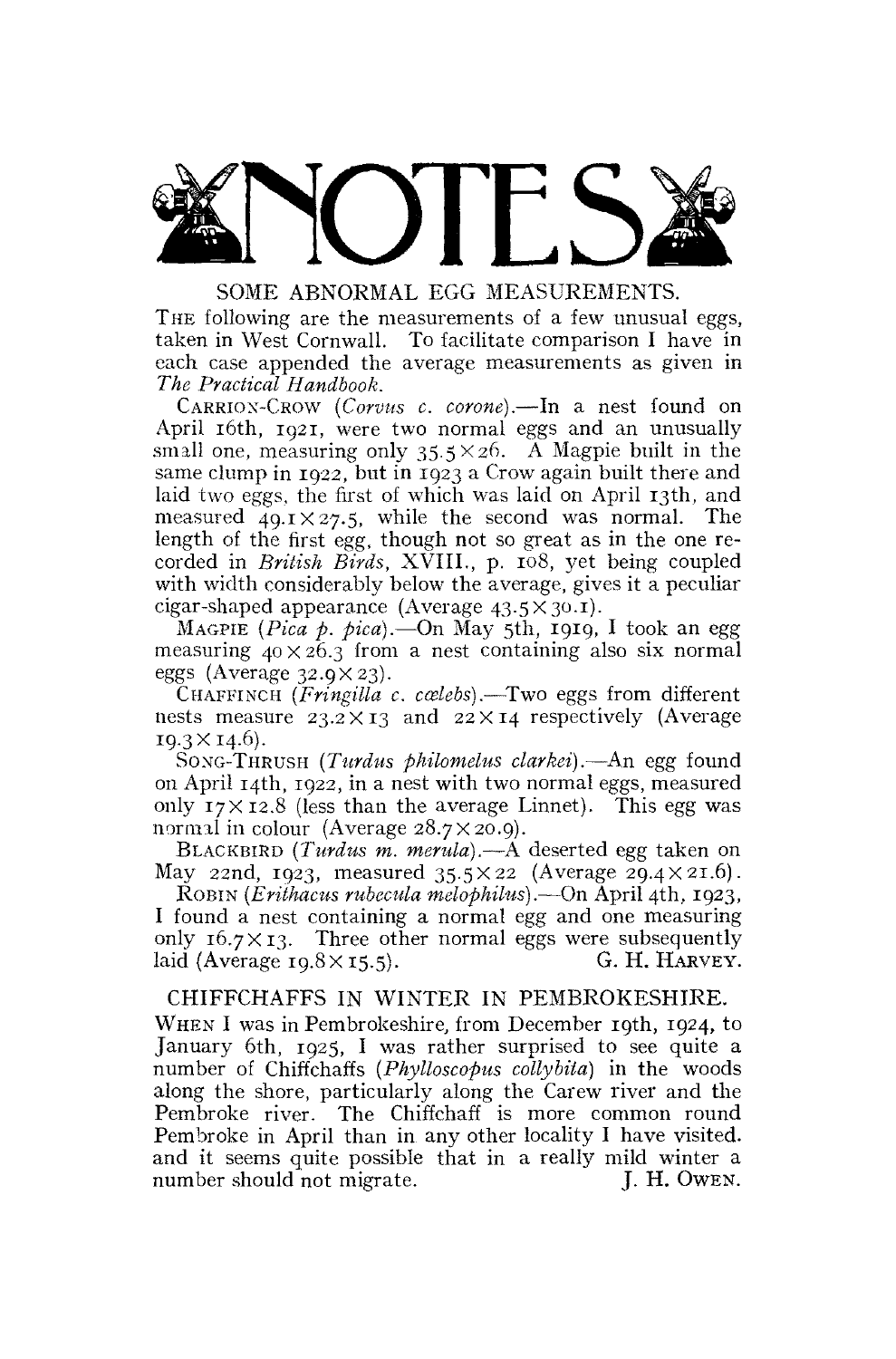### HEN-HARRIER IN ESSEX.

WITH reference to Mr. Glegg's note *(antea,* p. 242) on the Hen-Harrier *(Circus cyaneus)* in Essex, it may be worth recording that Mr. King shot one at Great Canfield soon after the war, but unfortunately has not the exact date. It was late in the year and was an adult female in beautiful plumage. It was set up for the late Mr. Frankham, who gave it to Mr. King and it is still in his possession. J. H. OWEN.

# WHITE-FRONTED GEESE INLAND IN CHESHIRE.

ON January 17th, 1925, I saw, flying in the Bollin Valley, over Prestbury sewage farm, two White-fronted Geese *(Anser albifrons).* They flew straight towards me at a fairly low altitude, and I was able, through my binoculars, to see quite clearly the white round the base of the bill and dark bars across the lower breast. I can find no record for inland Cheshire in Mr. Coward's " Fauna," nor does Mr. Hendy mention the species in his paper on "Birds of Alderley Edge."

Thinking they might be " escapes " from some local park I wrote to the *Manchester Guardian* asking if anyone could throw any light on the matter, but I have received no replies. R. M. GARNETT.

# SHELD-DUCK IN BEDFORDSHIRE.

As the Sheld-Duck *(Tadorna tadorna)* is an infrequent visitor to the inland counties, it may be worth recording that a bird of this species spent the day (February 22nd,  $1925$ ) on one of the Woburn Park ponds. M. BEDEORD. the Woburn Park ponds.

#### FERRUGINOUS AND LONG-TAILED DUCKS IN SOMERSET.

ON November 4th, 1922, a Ferruginous Duck *(Nyroca n. nyroca)* was killed during a shoot at Blagdon Reservoir, north Somerset, and was recorded by Mr. Donald Carr, the ranger of the reservoir, in the *Report of the Wells Natural History and Archceological Society* for 1922. We have lately had an opportunity of examining this bird and confirming the identification. It is an immature specimen with mottled underparts. This is the first and only conclusive record of the occurrence of this duck in Somerset, though curiously enough a probable second record was obtained by Mr. Stanley Lewis at Barrow Gurney at about the same season of the following year *(Brit. Birds,* Vol. XVII., p. 188).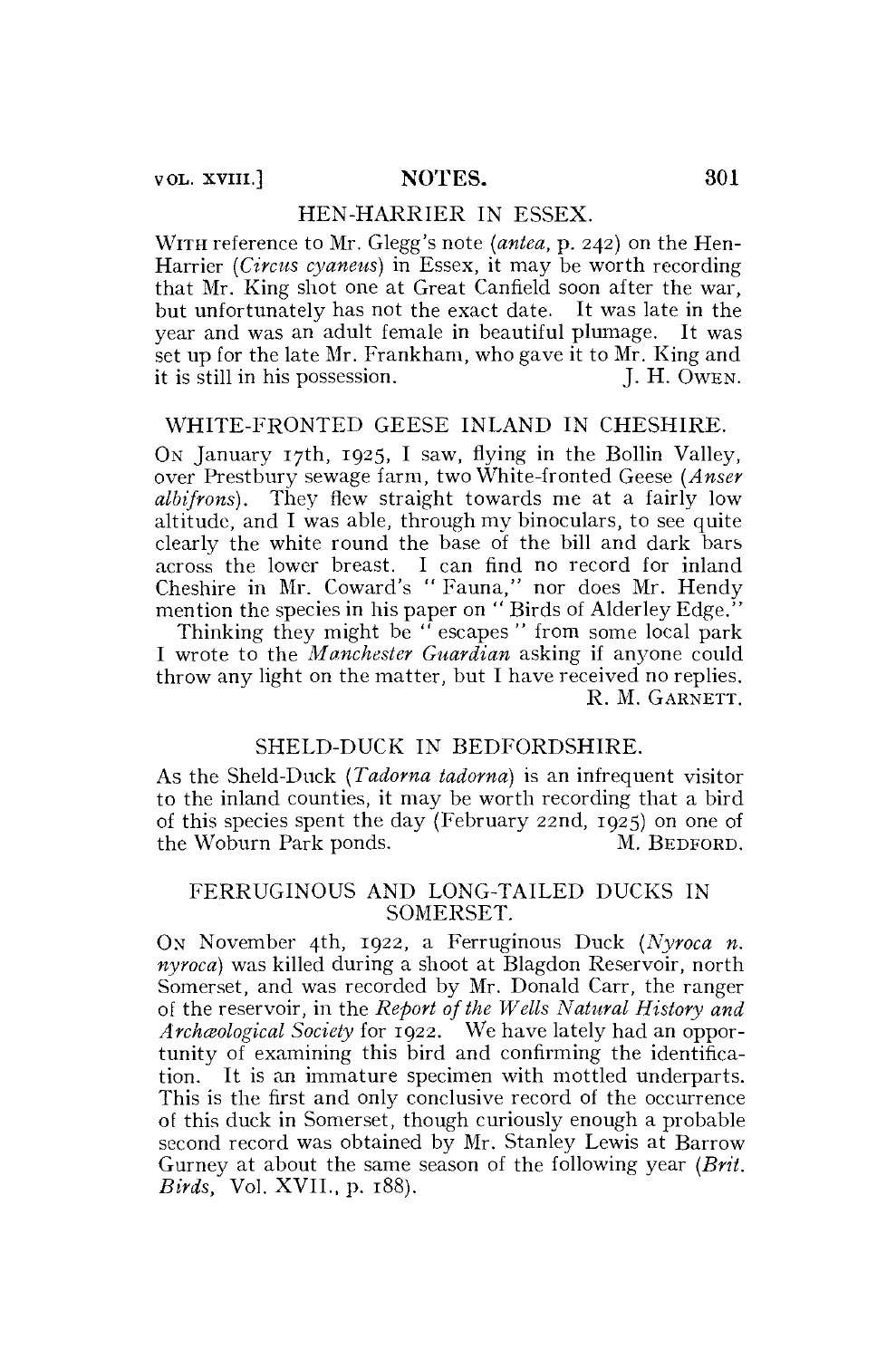On January 6th, 1925, also at Blagdon Reservoir, we had an excellent view, at very close range, of a pair of immature Long-tailed Ducks *(Clangula hyemalis).* There appears to be only one other record of this species for the county, that of an immature specimen shot near Weston-super-Mare on December 16th, 1890 *{Zoologist,* 1891, p. 66). We learn with regret that one of these birds was subsequently shot, while the other was wounded and is at the time of writing (February 16th) still on the water. The state of the state of the state of the state of the state of the state of the state of the state of the state of the state of the state of the state of the state of the state of the state of the sta

B. W. TUCKER.

*The Irish Naturalist.*—We greatly regret to learn that, owing to present-day high costs of production and a narrowing circle of supporters, this magazine, which for thirty-three years has recorded so much of interest to Irish naturalists, has now come to an end.

RARE BIRDS IN IRELAND.—In the *Irish Naturalist* (1924, pp. 101-108) Dr. F. W. Rogers Brambell gives details of some rare mounted birds from the Blake Knox collection which have come into his possession. Unfortunately, the only data available are written on the stands on which the birds were mounted, except in those cases where the birds can be connected with published records. The more important of those previously unrecorded are as follow:  $\overline{K}$ ITE *(Milvus milvus)''* found dead on beach at Kilcool, co. Wicklow, and probably shot by self some days before at sea in a fog. November. Fired at for an Eagle representative." These words written on the stand by Blake Knox himself provide all the known information about this bird, which he seems never to have recorded. Ussher, in his *List of Irish Birds,*  could not substantiate any recorded Irish occurrence. DOTTEREL *(Charadrius morinellus)*, co. Mayo, February 9th, 1889, is an unusual date and probably the first reported occurrence for Connaught. GREAT SKUA *(Stercorarius skua),*  specimens from co. Wicklow, September 1864; co. Mayo, October; Dublin Sea, October. SOOTY SHEARWATER *(Puffinus griseus),* co. Mayo, October.

HOODED CROW IN LONDON DISTRICT.—Captain H. F. S. Stoneham writes us that he observed on February 20th, 1925, a *Corvus c. comix* on Wimbledon Common.

SUBALPINE WARBLER AT ISLE OF MAY.—A third British occurrence of the Subalpine Warbler *(Sylvia c. cantillans)*  is recorded by the Misses L. J. Rintoul and E. V. Baxter *(Sect. Nat.,* 1924, p. 126) as having appeared on the Isle of